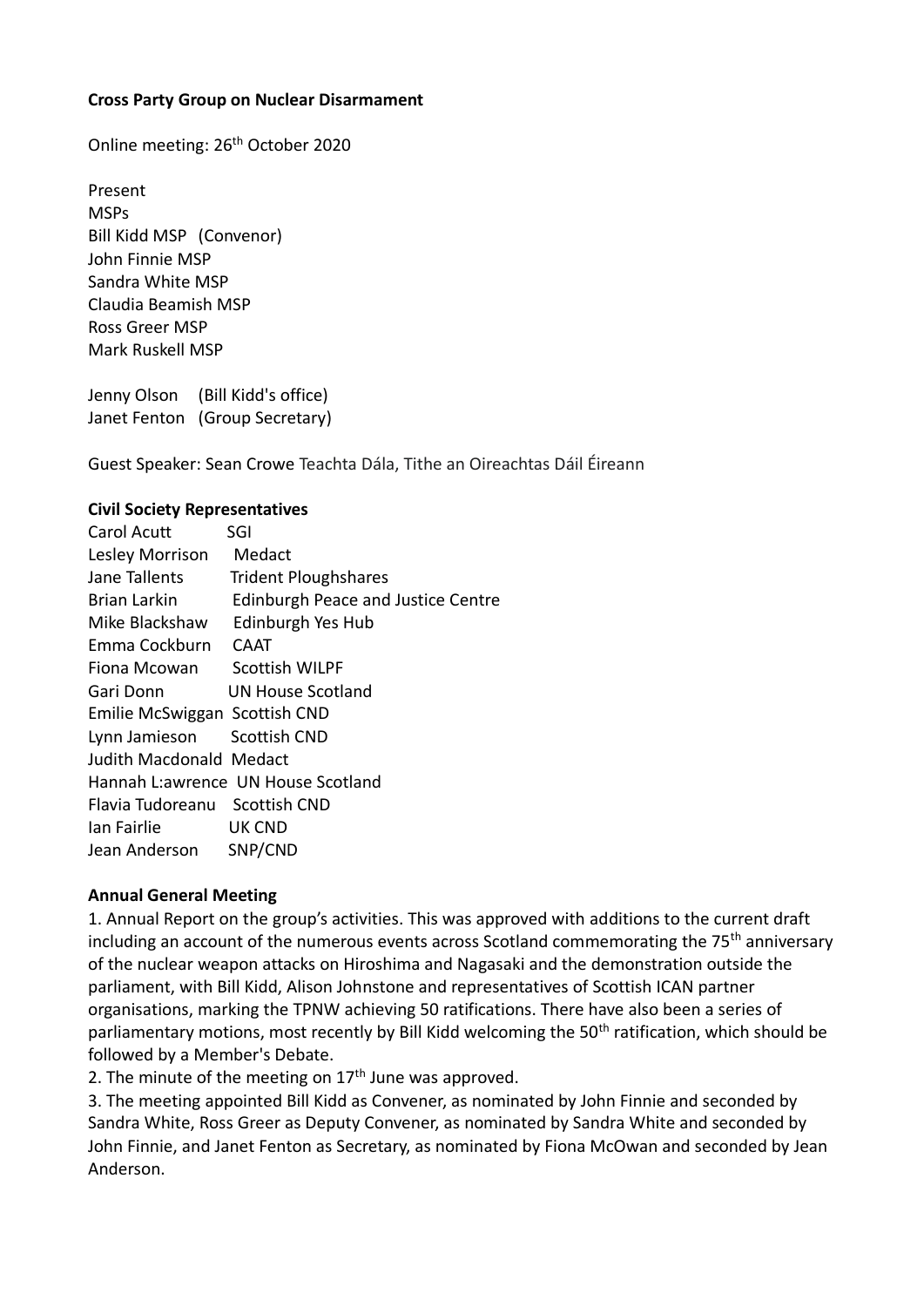## TPNW

Janet Fenton gave a brief update on the 50<sup>th</sup> ratification, noting that it has a special relevance for Scotland since our opposition to the UK's nuclear weapons now has full international backing and support. It was good to have Sean Crowe at the meeting since Ireland has ratified the Treaty and has been over the years in the forefront of the work for global disarmament. The recent US letter asking states to withdraw from the Treaty is good evidence of the impact that it will have and is already having. David Mackenzie noted the nuanced response of the Chinese, suggesting a wish to distance themselves from the US response, however marginally, as evidence that states are concerned about their international reputation as the norm changes. Lesley Morrison commended Janet for her part in the work for the Treaty and Janet pointed out how critical to that progress have been the ongoing protest work over decades. Jenny Olson said we should recall the fact that 72 MSPs have signed the ICAN Parliamentary Pledge in support of the Treaty.

## Sean Crowe TD

The Prohibition of Nuclear Weapons Bill (2019) entered into Irish Law in September 2019. This bill includes the full text of the UN Treaty and was passed unanimously by the Oireachtas. Ireland will be on the UN Security Council for 2021/2022 and it will be interesting to see what part it can play there. Sean had some concern about the notion that the UK's nuclear weapon bases could be moved to Northern Ireland in the event of their expulsion by an independent Scotland. Flavia and Janet will send Sean John Ainslie's "Trident: Nowhere to Go" and other relevant information about the lack of feasible options for re-location. Ross Greer wondered if the nuclear weapon issue was a live on among progressives in Ireland. Sean said that the stance against both the weapons and nuclear energy was non-controversial across the board. Mark Ruskell asked about the practical implementation of the ratification of the TPNW in terms of education and disinvestment. This has not yet been formally discussed. Responding to Brian Larkin, Sean was unaware of any overt pressure from the US on Ireland not to ratify the TPNW and anyway, those backing the Treaty were so clearly on the right side of history. Janet Fenton noted the long and distinguished Irish track record on disarmament, beginning with its push for the NPT, and suggested that US pressure on Ireland in regard to nuclear disarmament was not acceptable to the international community. Sean acknowledged that there were problems in regard to Ireland's stated neutrality, given the acquiescence with US military use of Shannon airport and its involvement in the European battle groups. Perhaps Bill Kidd's recent motion could be adapted for the Oireachtas.

# Arising from the Minute of 17<sup>th</sup> June

David Mackenzie reported that following the receipt of another letter from the Community Safety Minister re nuclear weapon convoy safety Nukewatch will write to the MSPs who spoke in Mark Ruskell's Members Debate (May 2018) and update them on what has and has not happened since. In particular Nukewatch will share their concern at the apparent collusion on a new lowtransparency strategy between the UK Ministry of Defence and the Scottish government. Bill Kidd MSP & Ruth Maguire MSP suggested arranging a meeting with Community Safety Minister Ash Denham to discuss the report further.

Lynn Jamieson noted that the Hunterston re-starts had gone ahead, facilitated by the Office for Nuclear Regulation's change to the rules regarding the acceptable number of cracks in a reactor, without a murmur of complaint from the Scottish government. SCND working group on radiation risk Is considering this in light of other risks. Janet Fenton will ensure updates on both these issues are made available to the Cross Party Group.